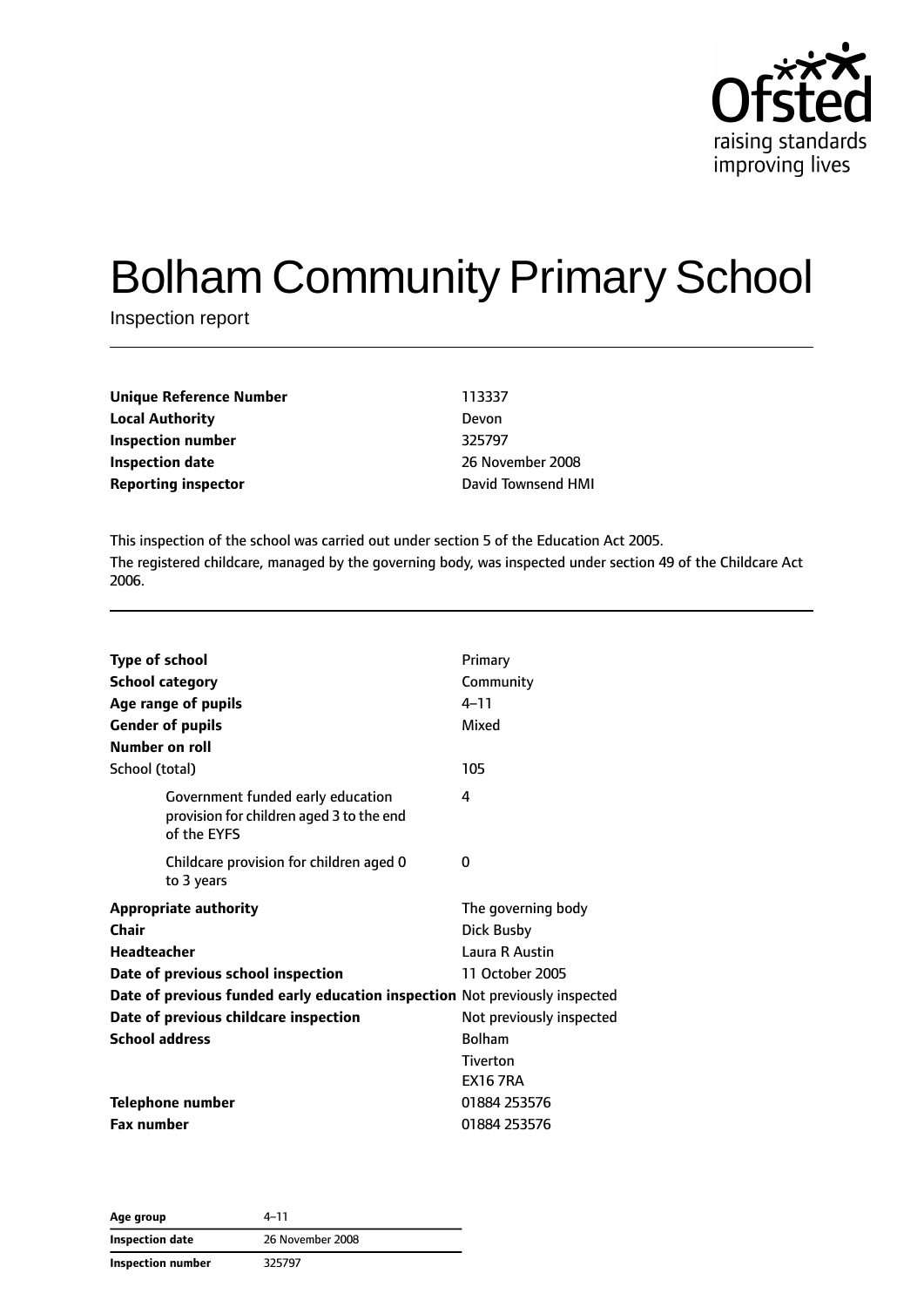.

<sup>©</sup> Crown copyright 2008

Website: www.ofsted.gov.uk

This document may be reproduced in whole or in part for non-commercial educational purposes, provided that the information quoted is reproduced without adaptation and the source and date of publication are stated.

Further copies of this report are obtainable from the school. Under the Education Act 2005, the school must provide a copy of this report free of charge to certain categories of people. A charge not exceeding the full cost of reproduction may be made for any other copies supplied.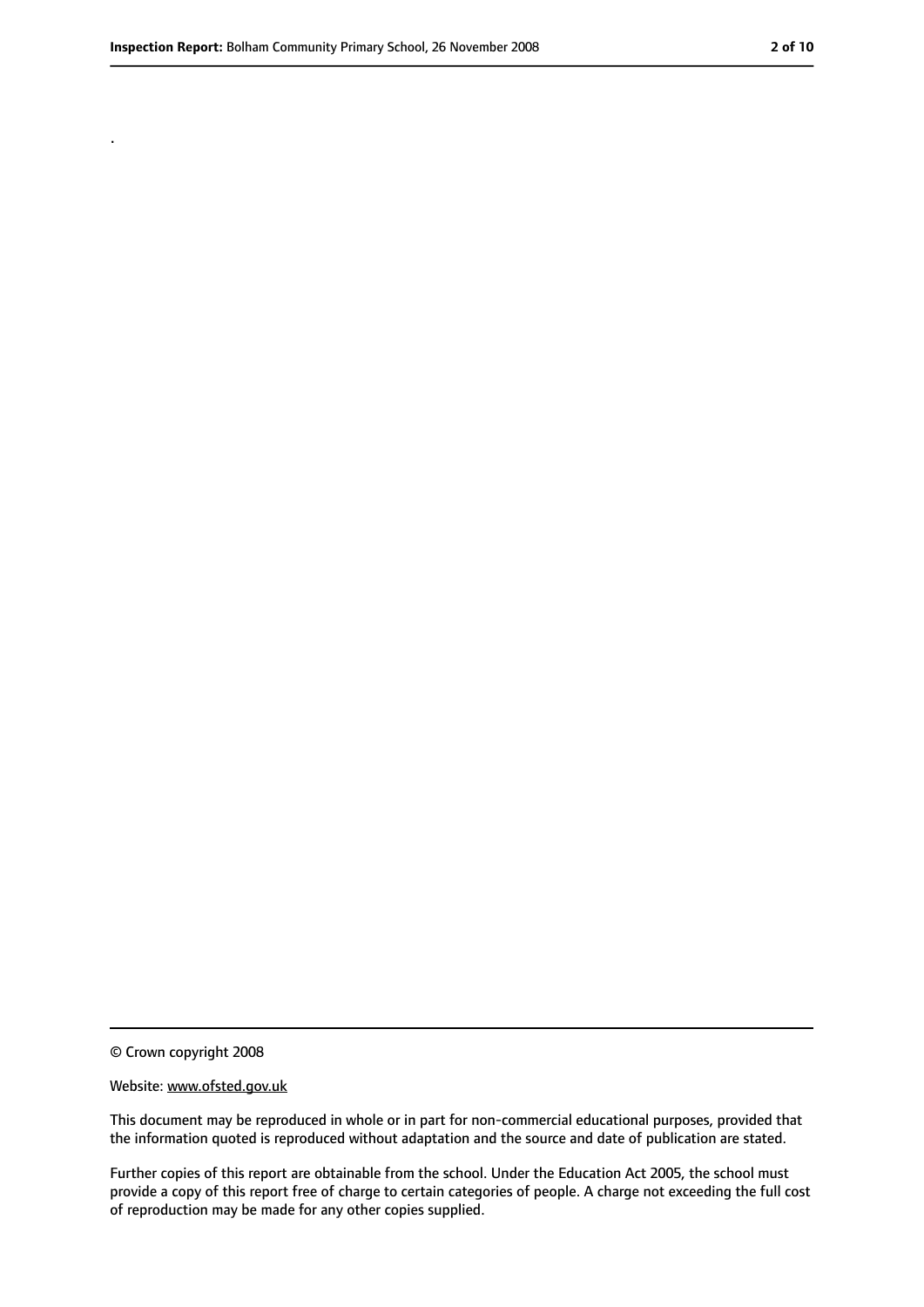## **Introduction**

One of Her Majesty's Inspectors and an Additional Inspector carried out the inspection and evaluated the following:

The proportion of pupils, including higher attainers, making good progress in lessons and over time, across each core subject and key stage

How well the school promotes pupils' cultural development

How well target setting is being used by leaders to drive school improvement and by teachers to maximise pupils' progress in lessons.

Evidence was gathered from the school's self-evaluation, the school's assessment records and observation of the school at work, discussions with staff, parents and governors, and an analysis of parental questionnaires. Other aspects of the school's work were not investigated in detail, but the inspectors found no evidence to suggest that the school's own assessments, as given in its self-evaluation, are not justified. These have been included where appropriate in this report.

## **Description of the school**

In this smaller than average school the percentage of pupils known to be eligible for free school meals is below average, as is the proportion of minority ethnic pupils. The proportion of pupils with learning difficulties and/or disabilities including those with moderate learning and speech and communication needs, is currently average. Children join the Early Years Foundation Stage (EYFS) at the start of the Reception Year. Pupils' attainment on entry to the school has been below the level expected nationally in the past, but is currently more in line with this level. More pupils join or leave the school during Years 1 to 6 than in most primary schools.

#### **Key for inspection grades**

| Outstanding  |
|--------------|
| Good         |
| Satisfactory |
| Inadequate   |
|              |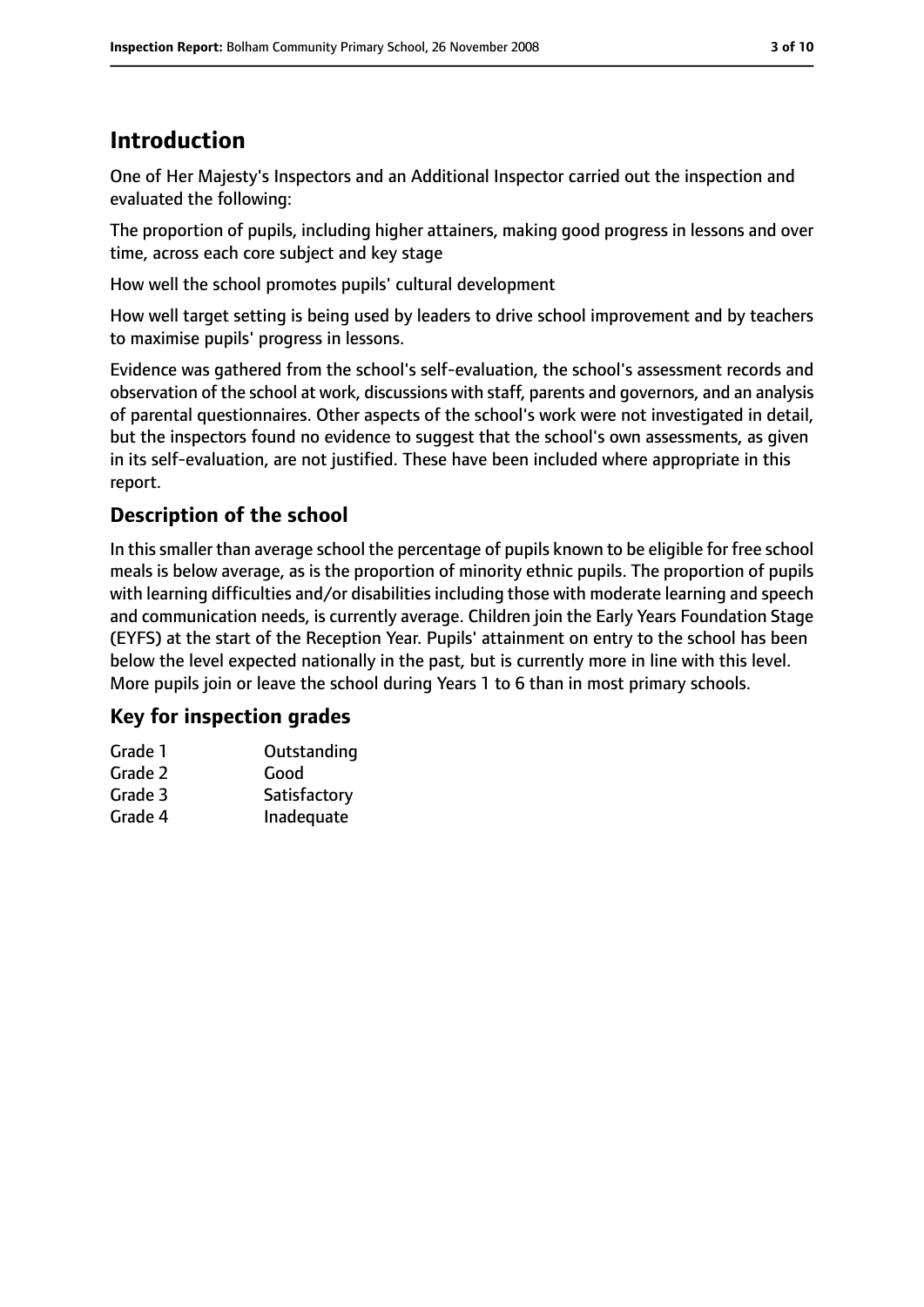## **Overall effectiveness of the school**

#### **Grade: 2**

Bolham Community Primary School is a good school that is popular with pupils and parents alike, and they are right to praise its positive and welcoming ethos. Pupils are cared for well and are developing as happy, confident and articulate learners. Achievement is good. The school tracks the attainment of each individual pupil with care, identifies those making slow progress much earlier and takes effective action to remedy this. Good partnerships with parents and good support from local authority consultants are keys to the success of the improvements in this aspect of the school's work.

Children make good progress in the Reception class because teachers help them to become independent learners at an early age. They also progress well in Years 1 and 2. At the end of Year 2 the proportions of pupils reaching expected National Curriculum levels in writing and numeracy are above average, although fewer pupils reach the higher levels. Standards are average in reading.

Standards have risen to above average by the end of Year 6. In 2008, this represented good progress during Years 3 to 6 in relation to the pupils' low Year 2 test scores, and shows how they caught up on previously lost ground. The proportions of pupils reaching expected levels rose in English, mathematics and science to above average, a particular improvement in science, where standards were below average the year before. The school's involvement in the Intensifying Support Programme (ISP) has been a success. Additional group teaching was organised for pupils at risk of failing to meet age-related expectations and their basic skills have improved markedly. However, whilst able pupils did especially well in English in 2007, too few pupils are reaching the higher levels in mathematics and science. Pupils who join the school late and those with learning difficulties and/or disabilities make good progress. The school identifies each pupil's needs at an early stage and ensures they receive both one-to-one and group support. Close links with parents are established and the school liaises closely with external specialists from the local authority to provide effective individual programmes for pupils with speech and language needsPupils in the current Years 5 and 6 are on track to meet the challenging targets that have been set for them.

Teaching is good overall but there is some that is satisfactory. Work is generally well matched to the needs of pupils and the activities set make learning enjoyable. Pupils behave and concentrate well in class. Relationships in class are good. Teachers have good subject knowledge and use this well to help pupils make links in their learning across subjects. They regularly assess their own work and that of their classmates. However, on occasion the pace of learning slows and teachers miss opportunities to provide further challenge for able pupils.

Pupils enjoy school and speak with enthusiasm about the good curriculum on offer to them. They make good progress in learning in subjects such as art, sport and music because they receive specialist teaching in these areas. For example, high quality models, paintings and murals are on display around the school, linked to themes studied in class about the Egyptians and the Ancient Greeks. Music has a high profile in school. Pupils keenly attend the after-hours music club and instrumental tuition and the school is regularly involved in local arts festivals. Pupils even stage their own musicals. All this leads to above average attainment in singing and good opportunities for pupils' self-expression and creativity.

Pupils' personal development and well-being, including their spiritual, social and moral development, are good. They have a keen sense of right and wrong, are polite and behave well.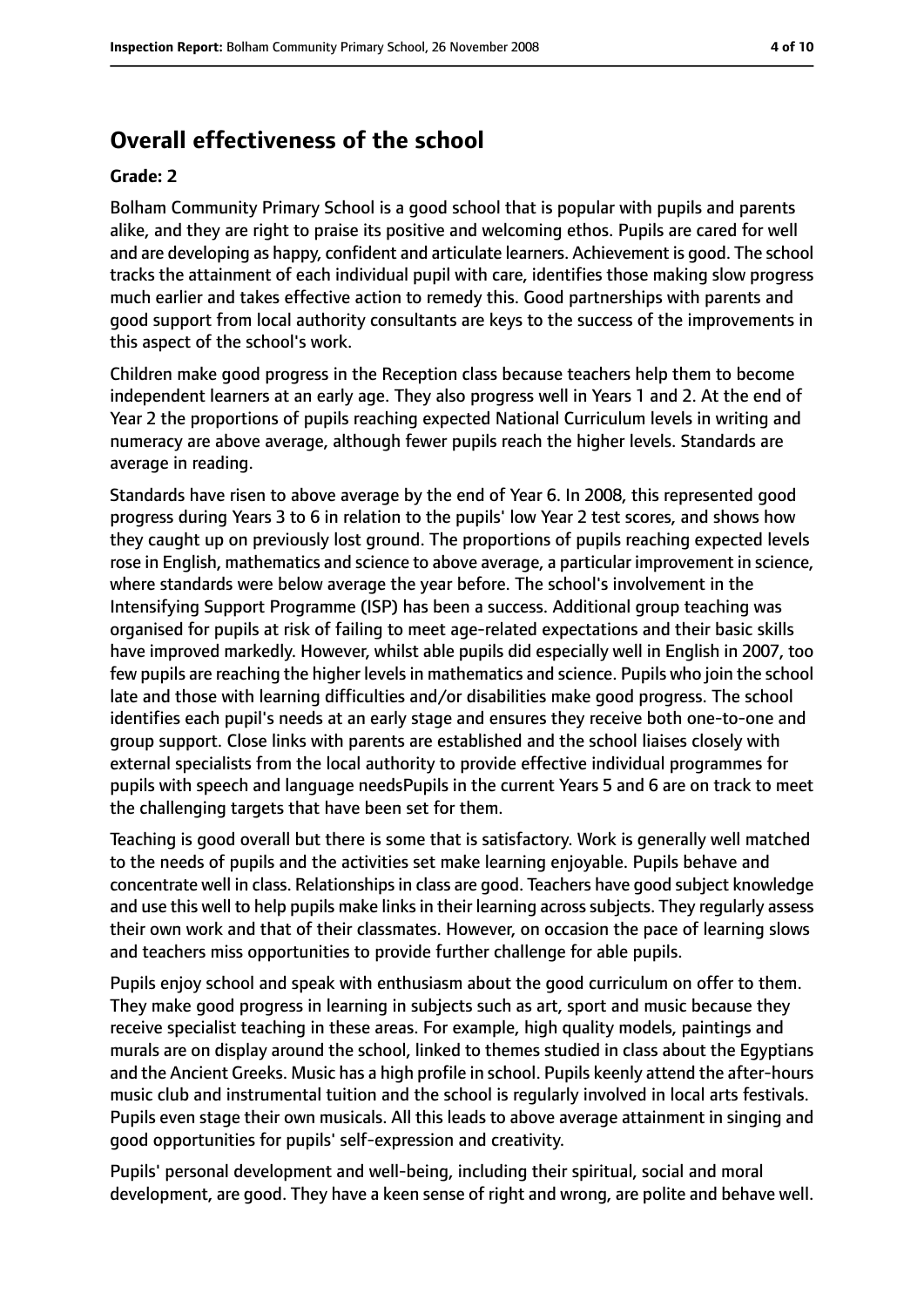They cooperate very well together at work and play and this is particularly noticeable in the way older pupils look after younger pupils through the mentoring system. They have a good understanding of healthy lifestyles. Initiatives such as 'Kids Kitchen' have increased their knowledge and helped them put this into practice. They adopt safe practices. Pupils have many opportunities to contribute to the school community. The school council is very active: for example, it is taking a lead on the current 'sustainable schools' project. Attendance is average and the school is taking effective steps to reduce unauthorised absences. Pupils are developing good learning habits that will equip them for the future and their computing skills form an important part in this. Nevertheless, their understanding of the global dimension of community and of other cultures within British society is less well developed.

The quality of both the pastoral care and academic guidance on offer to pupils is good. Careful attention is paid to health and safety so that pupils operate in a safe and secure environment. Staff are caring and approachable and consequently children are confident that they can talk to them about any problem that arises. Procedures to support pupils with disabilities or with specific health needs are well established and communicated. Safeguarding procedures are robust. Pupils are fully aware of their learning targets and review their progress towards them regularly. They use their targets to move on to the next stage in their day-to-day learning. This aspect of the school's work is much improved since the last inspection.

The headteacher leads the school well and has a clear understanding of its strengths and areas for development. The cycle of analysing performance, taking action and evaluating its impact is utilised well and subject leaders play an integral part in this. Challenging targets have been set and these inform the school's improvement planning, which is generally good. However, the school recognises that there has been insufficient focus on the particular needs of more able pupils and steps are being taken to raise the profile of this part of the school's work. Governors and staff have worked hard to establish close links with parents, the local community and other schools and are already using these to good effect in enhancing learning opportunities for pupils. The governing body holds the school to account for the standards achieved and plays an effective role in determining priorities. Given its track record, the school has good capacity to improve further.

#### **Effectiveness of the Early Years Foundation Stage**

#### **Grade: 2**

Children settle quickly and happily into the Reception class. There are carefully structured induction procedures and well-established routines. Parents are encouraged to be closely involved from the outset. Children's welfare is a high priority for staff. This helps children feel secure and able to approach them confidently. Children learn and develop well because they have access to well-resourced indoor and outdoor learning areas that enable them to develop as independent learners. They experience a good balance of structured play activities and adult-led tasks. They enter Reception with knowledge and skills that are broadly in line with expectations for their age but with weaknesses in some aspects of their communication, language and literacy and mathematical development. Good use of assessment information, high quality planning and strong support from all adults in the EYFS team ensure that children make good progress across all areas of learning. There are particular strengths in their personal, social and emotional development. By the time they enter Year 1, children are working at levels that are above expectations for their age in all areas of learning except in their writing. The EYFS is well led and managed and there have been good improvements to the provision.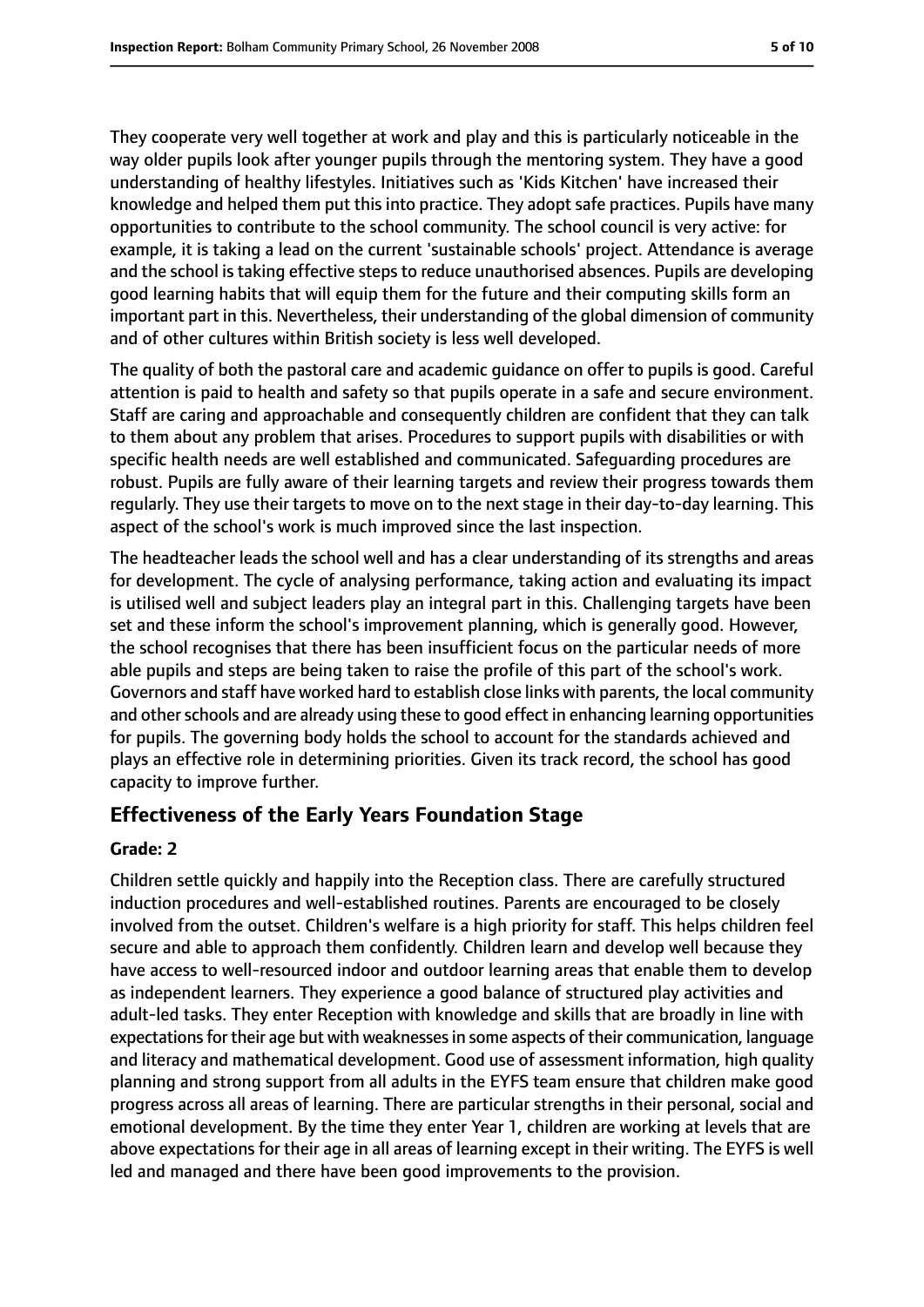## **What the school should do to improve further**

- Refine the school's use of its information on pupils' progress to ensure that teachers consistently challenge able pupils to extend their thinking further.
- Develop pupils' understanding of the global dimension of community and of other cultures within British society.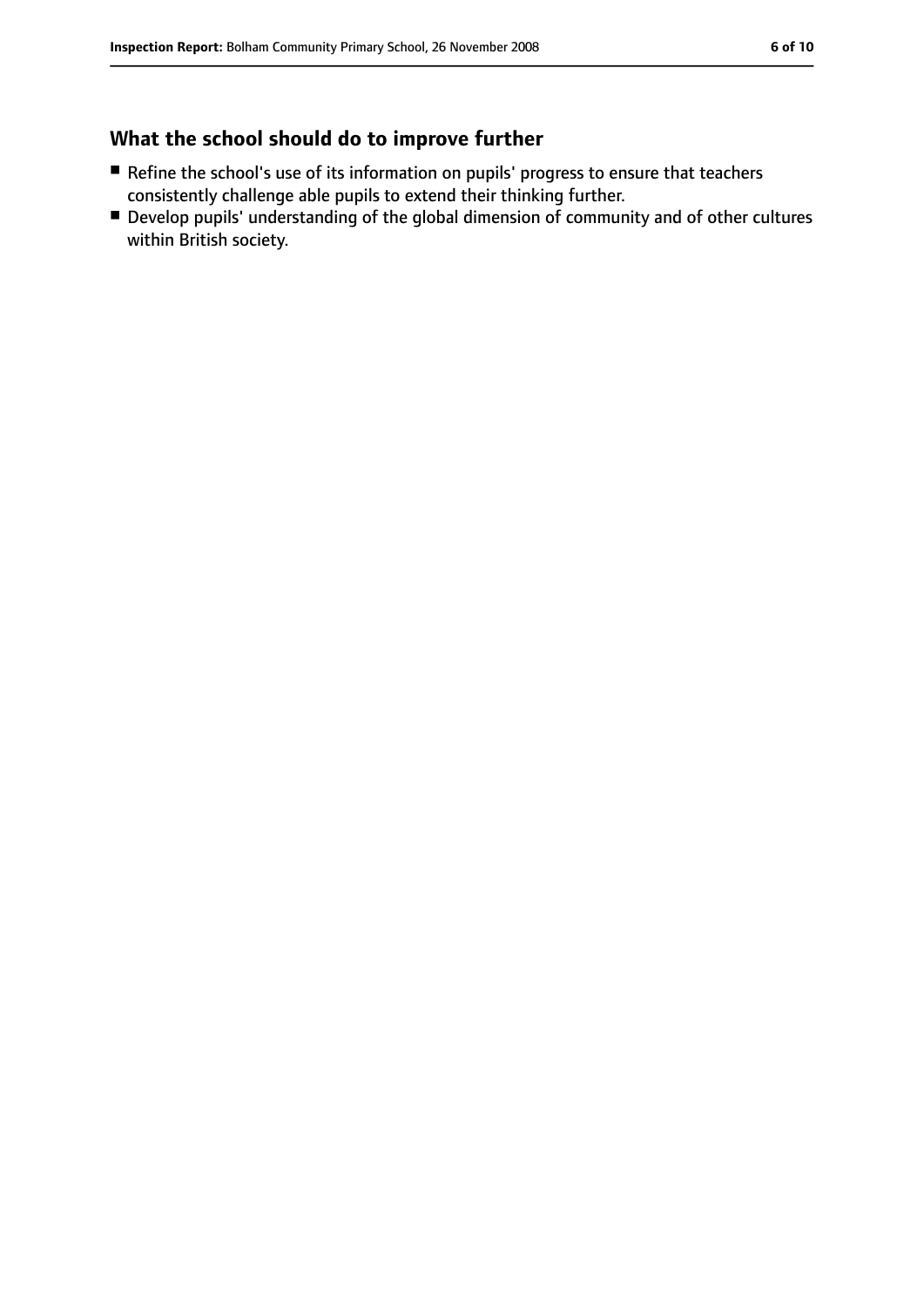**Any complaints about the inspection or the report should be made following the procedures set out in the guidance 'Complaints about school inspection', which is available from Ofsted's website: www.ofsted.gov.uk.**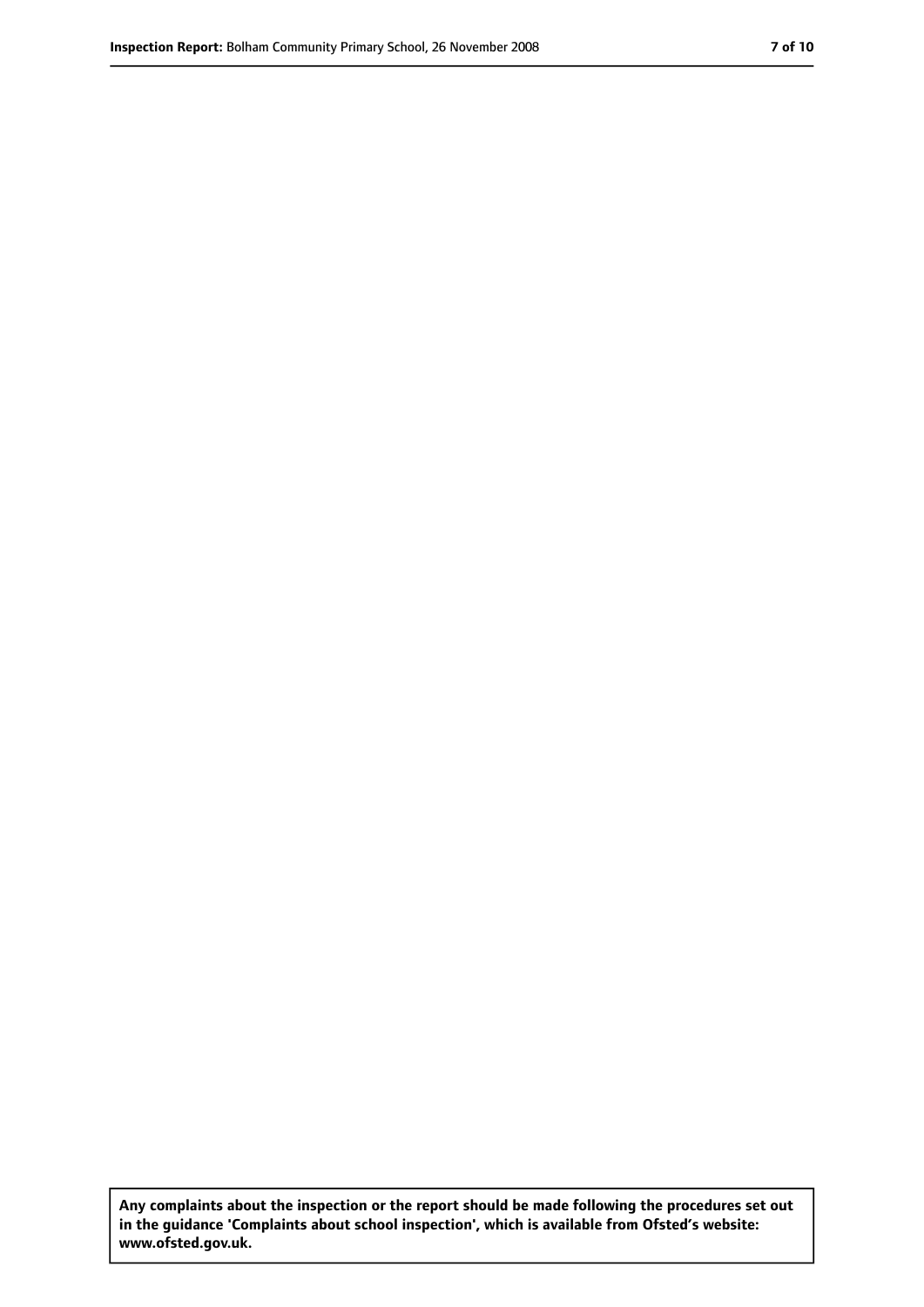## **Inspection judgements**

| Key to judgements: grade 1 is outstanding, grade 2 good, grade 3 satisfactory, and | <b>School</b>  |
|------------------------------------------------------------------------------------|----------------|
| arade 4 inadequate                                                                 | <b>Overall</b> |

#### **Overall effectiveness**

| How effective, efficient and inclusive is the provision of<br>education, integrated care and any extended services in meeting the<br>needs of learners? |     |
|---------------------------------------------------------------------------------------------------------------------------------------------------------|-----|
| Effective steps have been taken to promote improvement since the last<br>inspection                                                                     | Yes |
| How well does the school work in partnership with others to promote learners'<br>well being?                                                            |     |
| The capacity to make any necessary improvements                                                                                                         |     |

## **Effectiveness of the Early Years Foundation Stage**

| How effective is the provision in meeting the needs of children in the<br><b>EYFS?</b>       |  |
|----------------------------------------------------------------------------------------------|--|
| How well do children in the EYFS achieve?                                                    |  |
| How good are the overall personal development and well-being of the children<br>in the EYFS? |  |
| How effectively are children in the EYFS helped to learn and develop?                        |  |
| How effectively is the welfare of children in the EYFS promoted?                             |  |
| How effectively is provision in the EYFS led and managed?                                    |  |

#### **Achievement and standards**

| How well do learners achieve?                                                                               |  |
|-------------------------------------------------------------------------------------------------------------|--|
| The standards <sup>1</sup> reached by learners                                                              |  |
| How well learners make progress, taking account of any significant variations<br>between groups of learners |  |
| How well learners with learning difficulties and/or disabilities make progress                              |  |

#### **Annex A**

<sup>&</sup>lt;sup>1</sup>Grade 1 - Exceptionally and consistently high; Grade 2 - Generally above average with none significantly below average; Grade 3 - Broadly average to below average; Grade 4 - Exceptionally low.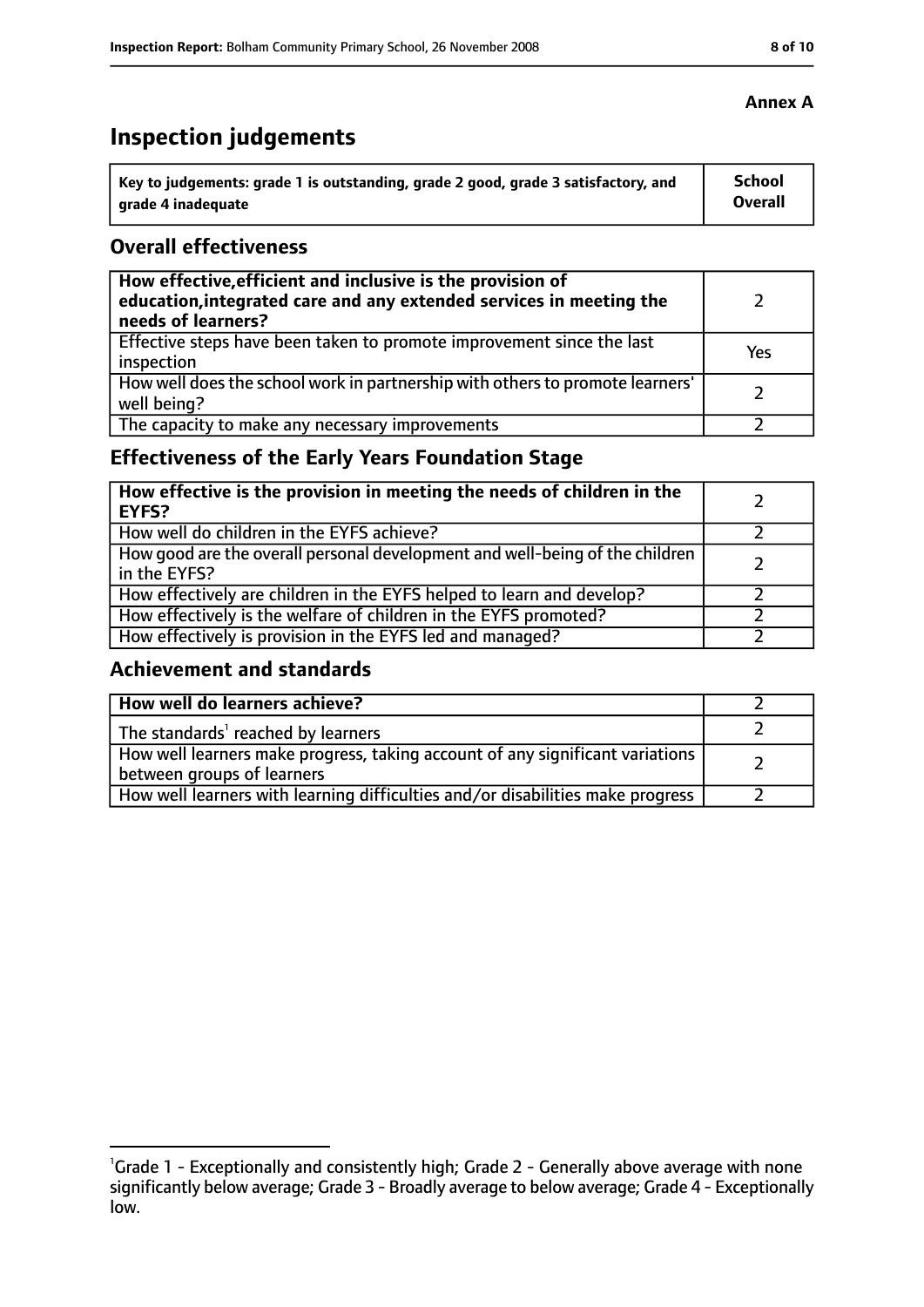## **Personal development and well-being**

| How good are the overall personal development and well-being of the<br>learners?                                 |  |
|------------------------------------------------------------------------------------------------------------------|--|
| The extent of learners' spiritual, moral, social and cultural development                                        |  |
| The extent to which learners adopt healthy lifestyles                                                            |  |
| The extent to which learners adopt safe practices                                                                |  |
| The extent to which learners enjoy their education                                                               |  |
| The attendance of learners                                                                                       |  |
| The behaviour of learners                                                                                        |  |
| The extent to which learners make a positive contribution to the community                                       |  |
| How well learners develop workplace and other skills that will contribute to<br>their future economic well-being |  |

# **The quality of provision**

| How effective are teaching and learning in meeting the full range of<br>learners' needs?              |  |
|-------------------------------------------------------------------------------------------------------|--|
| How well do the curriculum and other activities meet the range of needs and<br>interests of learners? |  |
| How well are learners cared for, quided and supported?                                                |  |

## **Leadership and management**

| How effective are leadership and management in raising achievement<br>and supporting all learners?                                              |     |
|-------------------------------------------------------------------------------------------------------------------------------------------------|-----|
| How effectively leaders and managers at all levels set clear direction leading<br>to improvement and promote high quality of care and education |     |
| How effectively leaders and managers use challenging targets to raise standards                                                                 |     |
| The effectiveness of the school's self-evaluation                                                                                               |     |
| How well equality of opportunity is promoted and discrimination eliminated                                                                      |     |
| How well does the school contribute to community cohesion?                                                                                      | 3   |
| How effectively and efficiently resources, including staff, are deployed to<br>achieve value for money                                          |     |
| The extent to which governors and other supervisory boards discharge their<br>responsibilities                                                  |     |
| Do procedures for safequarding learners meet current government<br>requirements?                                                                | Yes |
| Does this school require special measures?                                                                                                      | No  |
| Does this school require a notice to improve?                                                                                                   | No  |